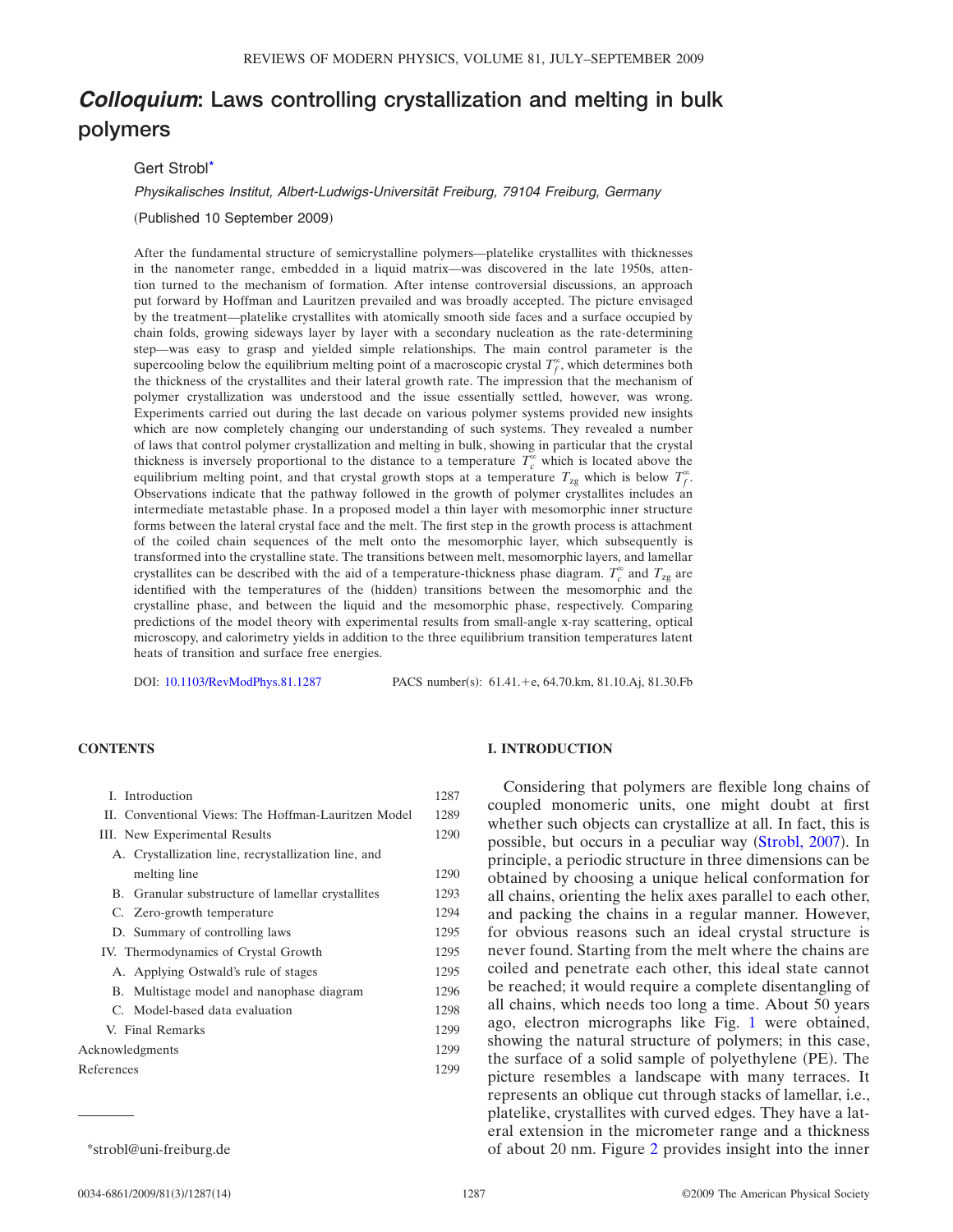<span id="page-1-0"></span>

FIG. 1. Electron micrograph of a carbon film replica on a surface of PE (width of the depicted region is  $5 \mu m$ ). One observes stacks of platelike crystallites with curved edges and a varying orientation on the sample surface. From [Eppe, Fischer,](#page-12-0) [and Stuart, 1959.](#page-12-0)

structure of the stacks. It shows an electron micrograph obtained for an ultrathin slice of polyethylene which was stained with  $OsO<sub>4</sub>$ . The staining agent is rejected by the crystallites and enters only regions that remain fluid. The contrast in the image then arises from the greater absorption of the electron beam in the stained (hence fluid) parts. The white lines depict lamellar crystallites, but only those that stand up, i.e., are oriented with their layer plane perpendicular to the slice surface; then the electron beam can pass through with minor absorption. The two micrographs are typical and exemplify the basic structural principle in the morphology of polymeric solids: These are built up as two-phase structures, and are composed of platelike crystallites that are separated by fluid regions. Cooling a melt to a temperature at which the polymer crystallizes results in a semicrystalline state with this character.

The development of such a structure is basically conceivable. Crystals of short-chain molecules such as the *n*-alkanes are also composed of stacks of layers, as is shown in Fig. [3.](#page-1-2) The interfaces are occupied by the end groups which cannot be incorporated in the interior parts of the layer. Similarly, polymer crystallization requires that one removes chain entanglements of the melt which cannot be resolved within the available short time. The entanglements are just shifted into the amorphous intercrystalline regions. Since the crystal thickness is small compared to the chain length, a given chain returns into the same or the adjacent crystal after an excursion into the amorphous region. For this reason the crystalline layers since their first discovery have been called "folded chain crystals." Figure [4](#page-1-3) depicts a section of such a polymer crystallite, showing its interior with

<span id="page-1-1"></span>

FIG. 2. Ultrathin slice of a PE sample stained with OsO<sub>4</sub>. The *bright* lines are crystalline lamellae of PE which are oriented edge on, i.e., with the plate surface perpendicular to the surface of the slice. Crystallites are embedded in a *dark* fluid matrix. From [Kanig, 1975.](#page-13-1)

<span id="page-1-2"></span>

FIG. 3. Crystal structure of short-chain molecules like the *n*-alkanes. Schematic drawing with two layers. The layer thickness corresponds to the length of the molecules; the distance between neighbors is about 0.5 nm.

straight chain sequences and the two "fold surfaces." The layer thickness depends on the crystallization temperature and generally increases with rising temperature.

When the crystallization process is followed in a polarizing optical microscope growing spherulites are often observed, as, for example, the sample of poly(L-lactide) (PLLA) shown in Fig. [5.](#page-2-0) The inner structure of these objects with sizes in the micrometer range is indicated in Fig. [6,](#page-2-1) together with an electron micrograph obtained for a spherulite of isotactic polystyrene (iPS). The structure results from a repeated branching and splaying of the crystal lamellae. This implies that the radial growth rate of a spherulite is identical with the lateral growth rate of the constituent lamellar crystallites. In fact, polymer crystals grow in the two lateral directions only growth in the chain direction, i.e., normal to the plate surface, is blocked by the folds and loops. The growth rate varies with temperature in a peculiar manner, exemplified by  $poly(\epsilon$ -caprolactone) (P $\epsilon$ CL) in Fig. [7:](#page-2-2) It decreases exponentially with rising temperature.

When these basic properties of crystallizing polymers were revealed in the 1950s, the search for understanding started immediately. Discussions first concerned the temperature-dependent selection of the lamellar crystallite thickness and the mechanism of lateral crystal growth. The debates were intense and a central topic in

<span id="page-1-3"></span>

FIG. 4. Part of a lamellar crystallite in a semicrystalline polymer. Parallel straight chain sequences with a length of the order 10 nm set up the crystalline structure in the interior. The two surfaces, commonly called "fold surfaces," are occupied by sharp folds, loops, entanglements, and other noncrystallizable chain parts.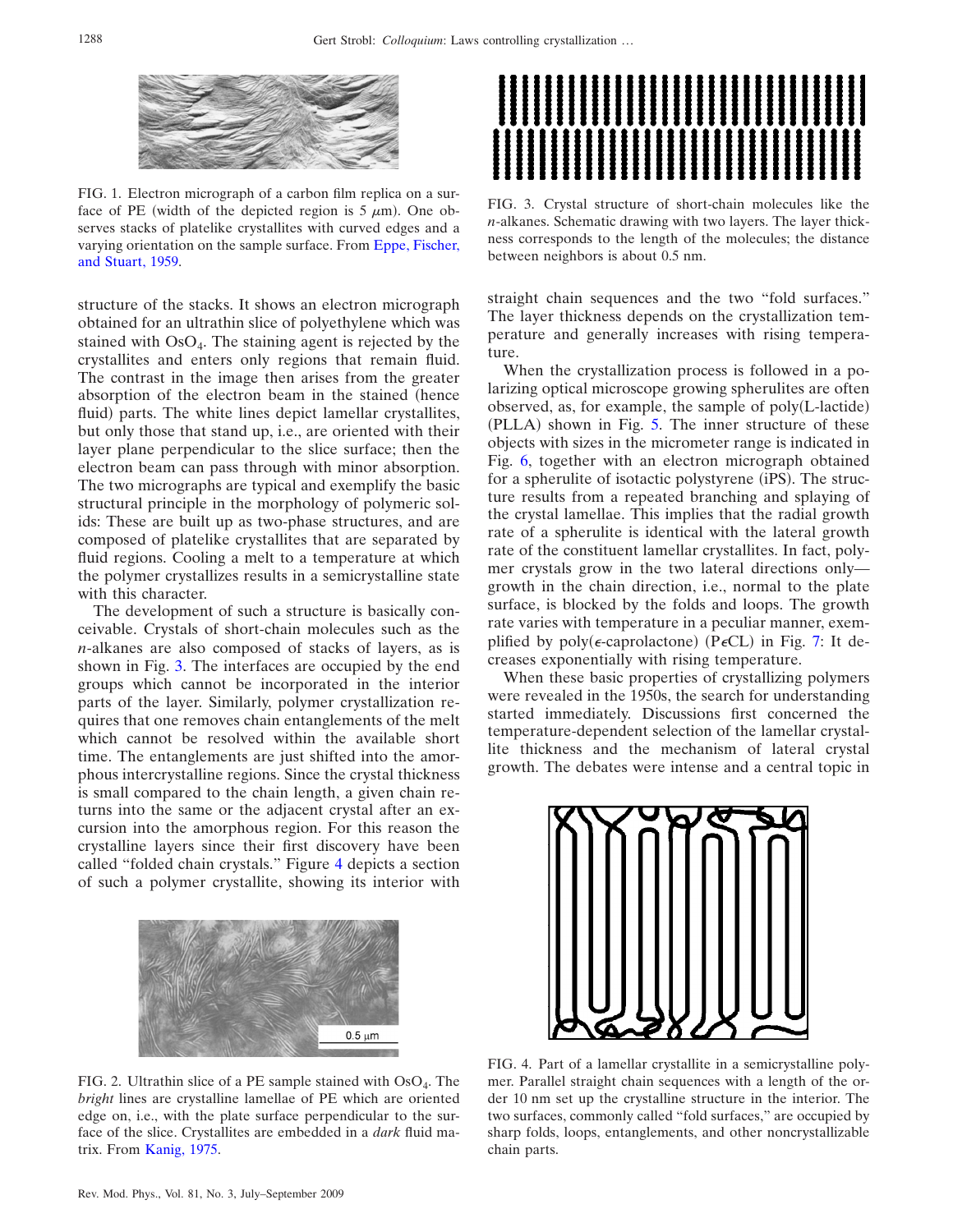

<span id="page-2-0"></span>

FIG. 5. Growing spherulites observed during the crystallization of PLLA in a polarizing optical microscope width of depicted region is 10  $\mu$ m).

all structure-oriented conferences in the 1960s and 1970s. One conference, organized as a Faraday Discussion 1979 in Cambridge, became famous as a high point ([Faraday Discussion, 1979](#page-12-1)). It brought together in often controversial discussions the different views and models developed by Fischer, Flory, Frank, Hoffman, Keller, Kovacs, Krimm, Point, Stein, and Wunderlich, to cite only some of many prominent contributors. An agreement between the scientists could not be reached, either at this conference or afterward. However, in the years that followed, one approach gained the ascendancy, and this was the one put forward by Hoffman, Lauritzen, and their co-workers ([Hoffman](#page-12-2) et al., 1976). It was accepted and used in data evaluations by more and more workers because the picture envisaged by the treatment was easy to grasp and the associated theory yielded simple equations for the lamellar thickness and the growth rate. The Hoffman-Lauritzen model was always accompanied by criticism, but this did not hinder its success. Some points were taken up and led to modifications, but the foundations remained unchanged. In the 1980s the model developed into the "standard model" of polymer crystallization and was broadly applied. The impression that the mechanism of polymer crystallization was understood in principle and the issue essentially settled was, however, wrong. With the 1990s revised thinking set in, triggered by new experimental results which contradicted the Hoffman-Lauritzen equations. It is now the common opinion that conventional wisdom is incorrect and needs revision. The experimental evidence is clear; the interpretation is under discussion. We offer

<span id="page-2-1"></span>

FIG. 6. Spherulite of iPS in an electron micrograph. The orientation of the lamellar crystallites varies. Those in the central parts of the lower half are standing up; those in the lower right corner are lying flat (left). Schematic drawing showing the inner structure of a spherulite resulting from branching and splaying (right). From [Vaughan and Bassett, 1989.](#page-13-2)

<span id="page-2-2"></span>

FIG. 7. Temperature dependence of the radial growth rate of spherulites of P<sub>*E*CL. From Cho *et al.*[, 2007a.](#page-12-3)</sub>

a new approach to understanding polymer crystallization.

To justify once again the necessity of a change in understanding we begin with a description of the previous conventional views (Sec. [II](#page-2-3)). Next the contradictory experimental results from the last decade are presented. They can be expressed by a set of laws which generally control crystallization and melting in polymeric systems (Sec. [III](#page-3-0)). We understand these laws as clear indication of interference of a transient mesophase in the crystalli-zation process and explain in the final section (Sec. [IV](#page-8-0)) the proposed "multistage model."

# <span id="page-2-3"></span>**II. CONVENTIONAL VIEWS: THE HOFFMAN-LAURITZEN MODEL**

It is a characteristic property of polymer crystallization that growth rates vary exponentially with temperature, both near the melting point where they decay as demonstrated by the example of Fig. [7](#page-2-2) and also near the glass transition where they increase with rising temperature (this temperature range is not included in the figure). The behavior indicates control of the growth process by some activation steps. Near the glass transition they occur related to the diffusive motion of chain sequences which have to pass over intramolecular and intermolecular activation barriers. Barrier heights are essentially constant so that the rates of jumps over the barriers increase with rising temperature. The conditions found in the high-temperature range near the melting point are different. The slowing down of growth when the temperature increases is indicative of an increase in the barrier height. The thickness of the lamellar crystallites generally increases when the crystallization temperature is increased. It was therefore an obvious idea to relate the two observations and to associate the increasing barrier height of the activation step with the increasing thickness of the growing crystallites. Hoffman and Lauritzen proposed the model sketched in Fig. [8.](#page-3-1) The drawing, reproduced from the original article, shows a lamellar crystallite which grows in one lateral direction only; the direction of growth is indicated by the vector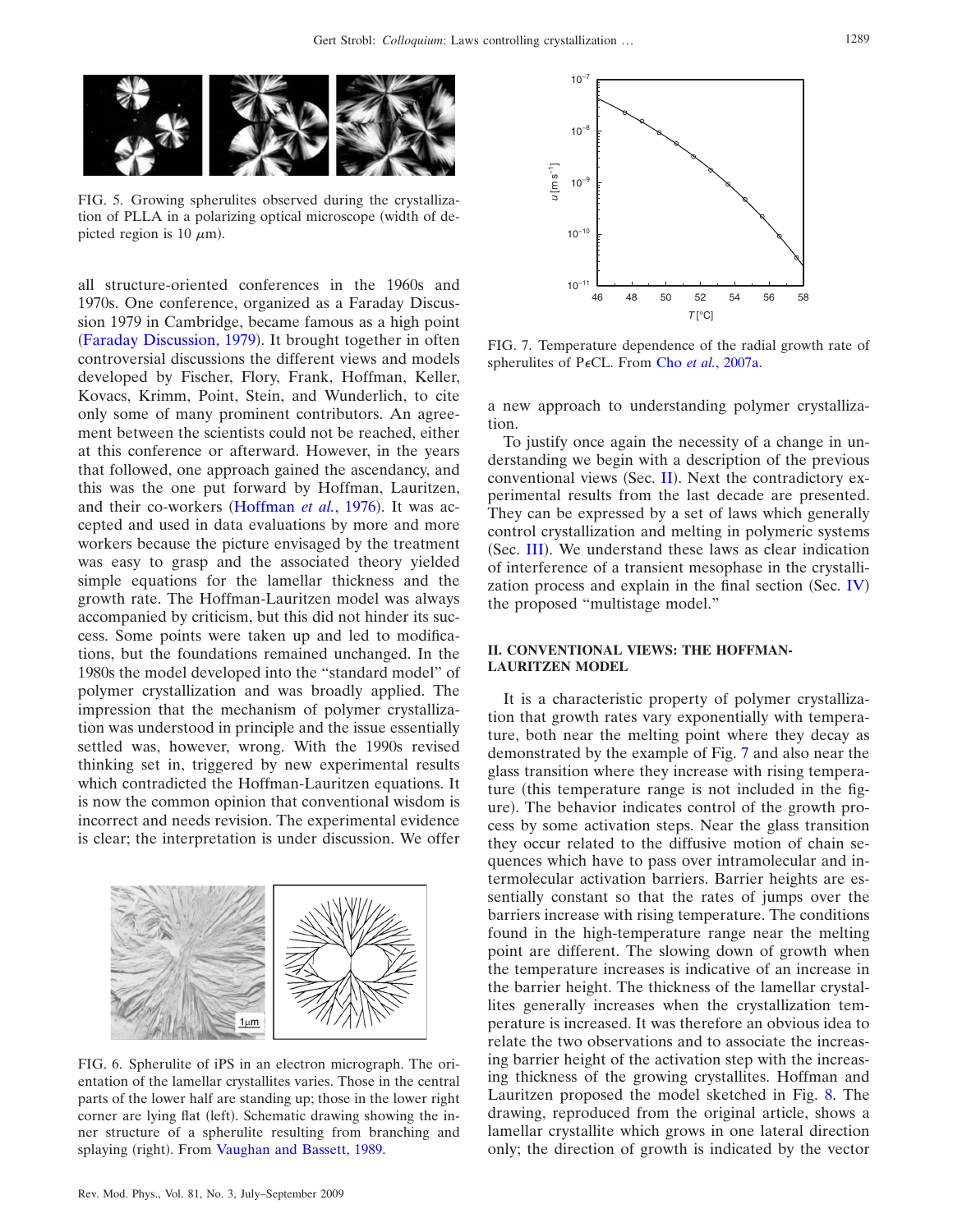<span id="page-3-1"></span>

FIG. 8. Growth of a polymer crystallite as described by the Hoffman-Lauritzen model. The platelike crystallite (fold surface in dark color; the thickness here is denoted  $L_c^*$  and the width  $L$  is assumed constant) extends in one lateral direction only with a growth rate *G*. The rate-determining step is the formation of a secondary nucleus on the smooth growth face made up of refolded, repeatedly stretched chain sequences folds connecting adjacent stems of stretched chain parts are indicated in the drawing). The attachment of further stems subsequent to the nucleation step (with rate  $g$ ) is treated as a rapid process  $(g \ge G)$ . From [Hoffman, Davis, and Lauritzen,](#page-12-2) [1976.](#page-12-2)

*G*. It is assumed that the growth face (with normal vector parallel to  $G$ ) is atomically smooth and that the ratedetermining step is the formation of a secondary nucleus created by the attachment of a refolded, repeatedly stretched chain sequence from the melt onto the growth face. When the nucleus has formed it expands rapidly into a monomolecular layer. The model thus has many features of the layer-by-layer growth mode of lowmolar-mass crystals, leading to a faceted shape. Based on this model Hoffman and Lauritzen analyzed the growth kinetics, looking for the crystal thickness which would give the maximum growth rate. In fact, the semicrystalline state does not represent a thermal equilibrium associated with the Gibbs free energy minimum, but is kinetically determined, i.e., the developing structure is that with the maximum rate of formation. The theoretical treatment resulted in the conclusion that the maximum growth rate is achieved by crystallites whose thickness is near the stability limit, i.e., the melting point, of the lamellar crystallites. The melting point of a crystal with thickness  $d_c$  (in Fig. [8](#page-3-1) the thickness is denoted  $L_c^*$ ) is given by the Gibbs-Thomson equation as

<span id="page-3-2"></span>
$$
T(d_c) = T_f^{\infty} - \frac{2\sigma_e T_f^{\infty}}{\Delta h_f} \frac{1}{d_c}.
$$
 (1)

Equation ([1](#page-3-2)) describes the suppression of the melting point below the equilibrium value of a macroscopic body  $T_f^{\infty}$  caused by the excess free energy  $\sigma_e$  of the fold surface;  $\Delta h_f$  denotes the heat of fusion. For a crystallization temperature *T* the Hoffman-Lauritzen treatment predicted a thickness of the growing crystals of

<span id="page-3-4"></span>
$$
d_c = 2\sigma_e T_f^{\infty}/\Delta h_f (T_f^{\infty} - T) + \delta; \tag{2}
$$

hence, a value inversely proportional to the supercooling below  $T_f^{\infty}$ , apart from a minor excess  $\delta$  necessary for

<span id="page-3-3"></span>providing a driving force. The associated growth rate *u* followed as

$$
u = u_0 \exp\left(-\frac{T_A^*}{T}\right) \exp\left(-\frac{T_G}{T_f^* - T}\right).
$$
 (3)

The first exponential term expresses the temperature dependence of the segmental mobility in the melt; for temperatures far above the glass transition it obeys an Arrhenius law with some effective activation temperature  $T_A^*$ . The second exponential term refers to the free energy of activation associated with the placement of a secondary nucleus on the growth face. It diverges together with  $d_c$  at  $T_f^{\infty}$ . For the parameter  $T_G$  theory yielded an expression of the form

$$
T_G = K/T,\tag{4}
$$

with *K* determined by  $\Delta h_f$ ,  $\sigma_e$ , and the surface free energy  $\sigma_l$  of the growth face.

The Hoffman-Lauritzen model was widely accepted. It became a standard procedure to evaluate growth rate data of polymer systems as suggested by the theory, and to derive from the results the surface free energy of the secondary nucleus.

## <span id="page-3-0"></span>**III. NEW EXPERIMENTAL RESULTS**

In the 1990s new ideas came up, triggered by new observations:

- Keller and his co-workers, when crystallizing polyethylene at elevated pressures, observed the formation of orthorhombic crystals out of a disordered hexagonal phase and speculated that this may also happen under normal pressure conditions ([Rastogi](#page-13-3) *et* al.[, 1991;](#page-13-3) [Keller](#page-13-4) et al., 1994).
- Kaji and co-workers interpreted a scattering of x rays which they observed prior to the scattering by crystallites as indicating the buildup of a precursor phase prior to the crystal formation (Imai et al.[, 1995](#page-13-5)), and a corresponding theory was constructed by [Olmsted](#page-13-6) *[et al.](#page-13-6)* (1998).
- Temperature-dependent small-angle x-ray scattering (SAXS) experiments, first carried out for syndiotactic (s-)polypropylene (sPP) and related octene copolymers (sPPcO<sub>x</sub>: chains include a fraction *x* of statistically distributed octene co-units), contradicted the basic assumption of a control of the lamellar thickness by the supercooling below the equilibrium melt-ing point ([Hauser](#page-12-4) et al., 1998).

#### <span id="page-3-5"></span>**A. Crystallization line, recrystallization line, and melting line**

Considerations about mechanisms of crystallization and melting in polymers require as basic ingredients the following: knowledge of the variation in the crystal thickness  $d_c$  with the crystallization temperature, monitoring of possible structure changes during a heating to the melting point, and knowledge of the variation in the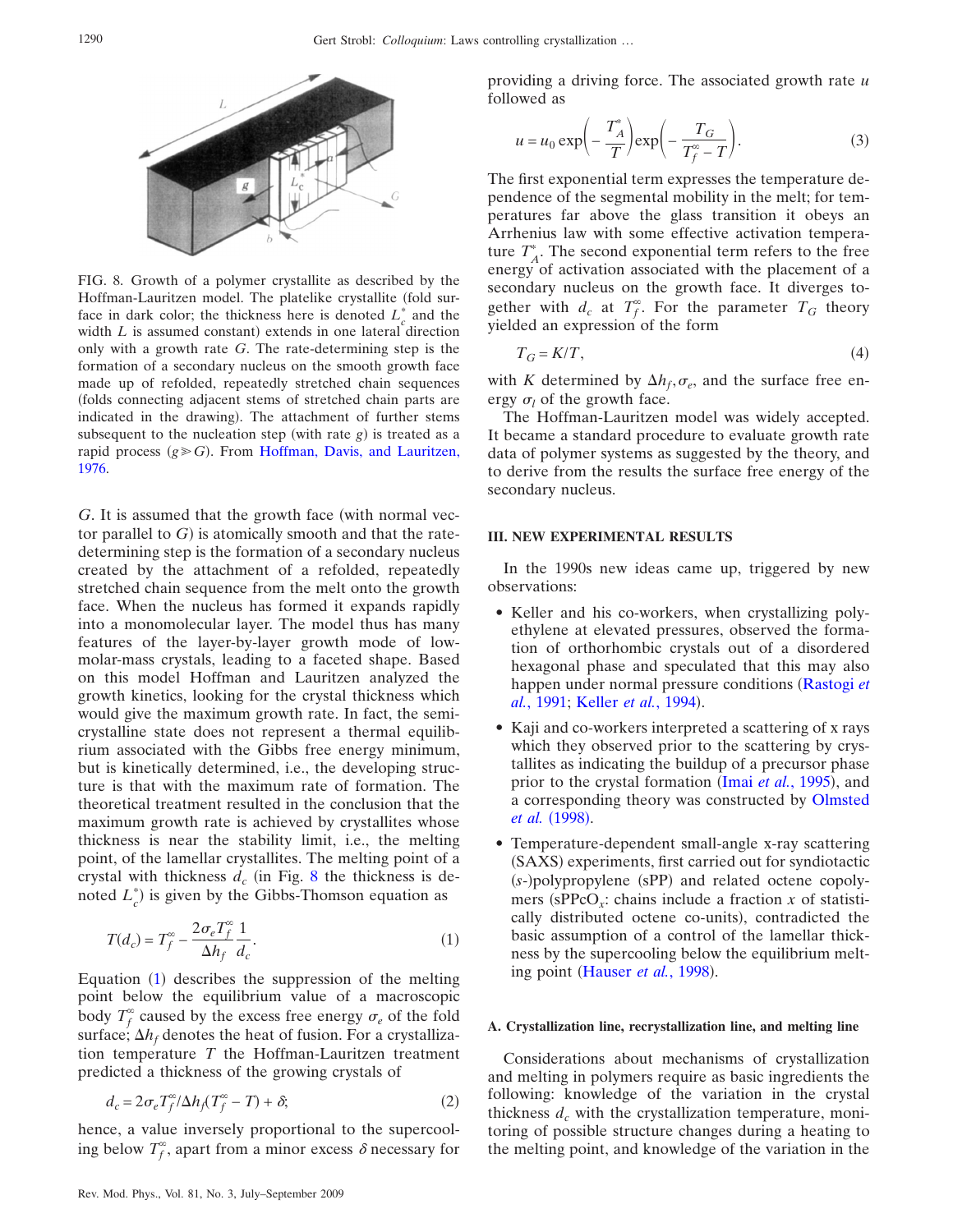<span id="page-4-0"></span>

FIG. 9. sPPcO15: Results of temperature-dependent SAXS experiments. Crystallization line describing the relationship between the crystallization temperature *T* and the inverse crystal thickness  $d_c^{-1}$  (open symbols) and Gibbs-Thomson melting line giving the melting points *T* as a function of  $d_c^{-1}$  (filled symbols). The vertical direction of the connecting lines indicates that crystals have a constant thickness up to the melting point. From [Hauser](#page-12-4) *et al.*, 1998.

melting temperature with the crystal thickness. During the development of the Hoffman-Lauritzen model, the focus was mainly on growth rate measurements; temperature-dependent studies of the lamellar structures were rare. With the aid of small-angle x-ray scattering experiments employing appropriate efficient methods of data evaluation ([Ruland, 1977;](#page-13-7) [Schmidtke](#page-13-8) *et* al.[, 1997](#page-13-8)), it was possible to determine these structural properties, at first for *s*-polypropylene together with a variety of sPPcOs and then also for isotactic (*i*-)polypropylene (iPP), polyethylene together with octene copolymers  $(PECO_x)$ , poly( $\epsilon$ -caprolactone), poly(L-lactide), and poly(1-butene) ([Strobl, 2006](#page-13-9)). Figures [9](#page-4-0) and [10](#page-4-1) present as two typical examples the results obtained for sPPcO15 *s*-polypropylene with 15% of octene units) and  $poly(\epsilon$ -caprolactone). As suggested by the Gibbs-Thomson equation, the melting points are plotted as a function of the inverse crystal thickness  $d_c^{-1}$ 

<span id="page-4-1"></span>

FIG. 10. *P* $\epsilon$ CL: Crystallization line and melting line. For crystallization temperatures below 40 °C crystals increase in thickness before the final melting. From Heck *et al.*[, 1999.](#page-12-5)

and the same representation is also used here for the relation between the crystallization temperature and the crystal thickness. The appearance of the plots is peculiar and typical for all samples investigated: Two straight lines are found that cross each other. The "melting line," giving the relation between the melting temperature and  $d_c^{-1}$  agrees with the Gibbs-Thomson equation. This allows determination of the equilibrium melting point  $T_f^{\infty}$ by a linear extrapolation to  $d_c^{-1}=0$ . The "crystallization" line" gives the relationship between the crystallization temperature and  $d_c^{-1}$ . It has a higher slope than the melting line, intersects the latter at a finite value of  $d_c^{-1}$ , and has a limiting temperature for  $d_c^{-1} \rightarrow 0$ , denoted  $T_c^{\infty}$ , which differs from  $T_f^{\infty}$ . The crystallization line is described by

<span id="page-4-2"></span>
$$
d_c^{-1} = C_c(T_c^{\infty} - T). \tag{5}
$$

The crossing implies  $T_c^{\infty} > T_f^{\infty}$ . The results of the temperature-dependent measurements during heating are given by the thin lines which connect corresponding points on the crystallization and melting lines. The lines are vertical when the thickness remains constant and are curved when the thickness increases during heating.

The existence of straight crystallization lines in all systems investigated expresses a first simple law: Crystal thicknesses are inversely proportional to the distance from a certain characteristic temperature  $T_c^{\infty}$ , which is different from the equilibrium melting point  $T_f^{\infty}$ . In the two examples  $T_c^{\infty}$  is 35 and 50 °C above  $T_f^{\infty}$ .

Lamellar crystallites can exist only at temperatures below the melting line. Therefore, crystals with thicknesses as given by the crystallization line can no longer be formed when the temperature of the intersection point is approached. This is indeed experimentally confirmed. Results of small-angle x-ray scattering experiments in the temperature range for sPPcO20 are shown in Fig. [11.](#page-5-0) The points already deviate from the crystallization line before the point of intersection is reached. The results were obtained using a procedure known as "self-seeding," which greatly enhances the number of nuclei and thus allows observation of crystallization processes at high temperatures also. The enhancement is achieved by stopping the heating process immediately after sample melting, followed by a rapid cooling down to the crystallization temperature.

The presence in a chain of co-units (units with a different chemical structure) which cannot be included in the crystal lattice modifies the crystallization and melting properties. Temperature-dependent small-angle x-ray scattering studies were carried out to see these effects. The findings for *s*-polypropylene and a variety of different sPPcOs are depicted in Fig. [12.](#page-5-1) In contrast to the normal behavior of the melting lines, which shift to lower temperatures when the co-unit content increases, the crystallization line is invariant within this set of samples. One observes a unique *T* vs  $d_c^{-1}$  relationship common to all of them, which determines  $d_c$  to be inversely proportional to the supercooling below  $T_c^{\infty}$  $=195$  °C.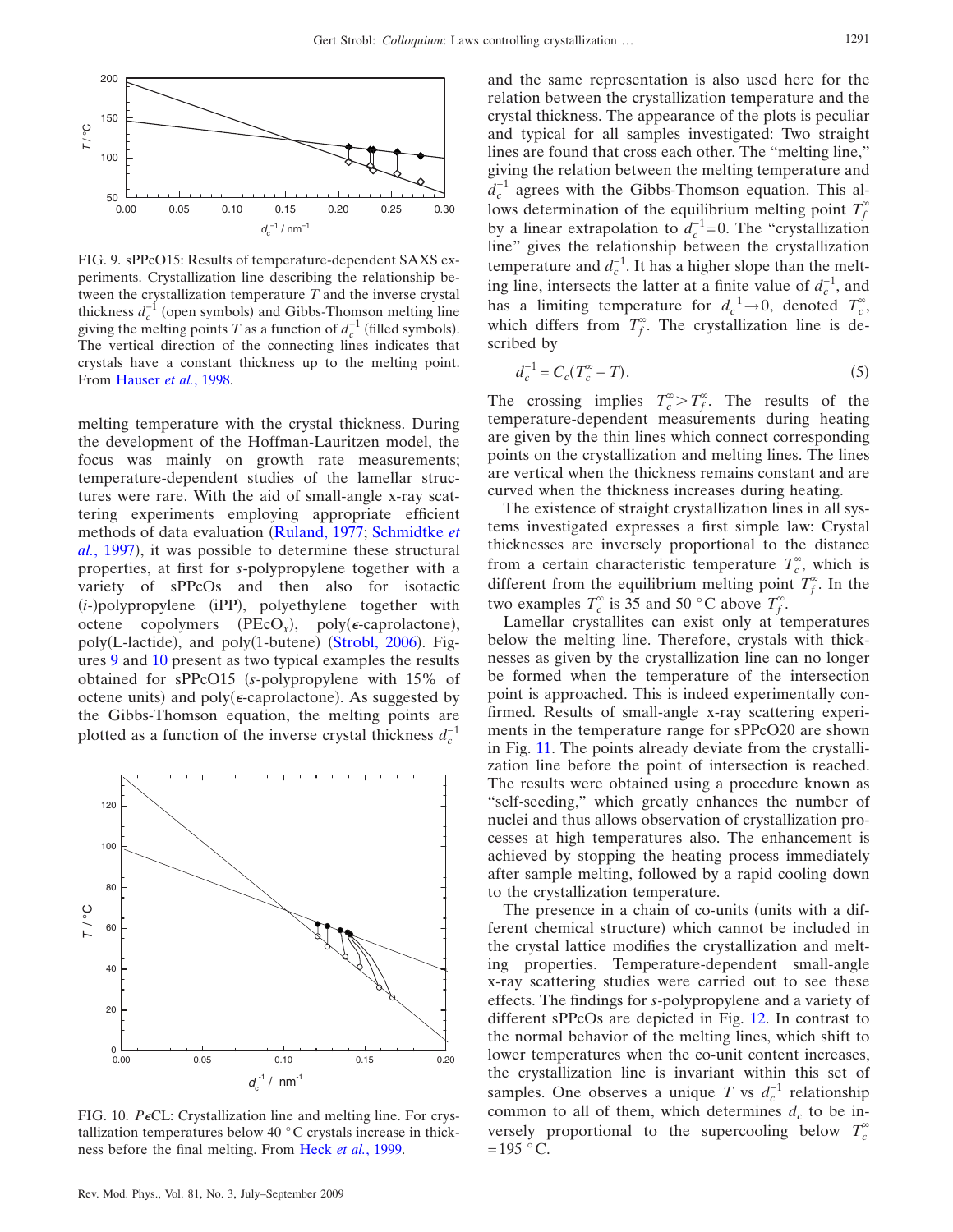<span id="page-5-0"></span>

FIG. 11. sPPcO20: Relationship between crystallization temperature and crystal thickness in the range around the point of intersection between the melting and crystallization lines. Crystallization at the three highest temperatures (square sym-bols) was carried out by applying "self-seeding." From [Strobl,](#page-13-10) [2000.](#page-13-10)

For the crystallization temperatures chosen in the experiments of Fig. [12,](#page-5-1) all crystallites have constant thickness up to the point of melting. Different behavior is observed when the crystallization is carried out at lower temperatures, down to temperatures near the transition into the glassy state. When such a sample is heated after the completion of the crystallization, reorganization processes set in. The crystal thickness generally increases upon heating, and this reorganization process proceeds continuously. Figure [13](#page-5-2) shows as an example the result of corresponding small-angle x-ray scattering experiments on three different samples of *s*-polypropylene. The samples were isothermally crystallized and then heated stepwise. The figures present the variation of the thickness up to the melting point, again in plots of  $d_c^{-1}$ versus the temperature. The initial points are located on

<span id="page-5-1"></span>

FIG. 12. sPP and sPPcOx: Unique crystallization line (open symbols) and series of melting lines (filled symbols). Extrapolation of the melting lines to  $d_c^{-1}=0$  yields the corresponding equilibrium melting points. They decrease with increasing counit content. From [Hauser](#page-12-4) *et al.*, 1998.

<span id="page-5-2"></span>

FIG. 13. (Color online) Three different samples of sPP, crystallized at various temperatures and heated: Inverse crystal thicknesses at the beginning (open squares), at melting points (filled squares), and at the end point of recrystallization processes (stars). All crystallization and recrystallization lines (dots) are identical, the melting lines (dashes) are shifted against each other. From Heck *et al.*[, 2007.](#page-12-6)

the unique crystallization line of *s*-polypropylene. For crystallization temperatures in the low-temperature region, heating is accompanied by a continuous crystal thickening indicative of overall reorganization processes. Recrystallization goes on up to the temperature of final melting, indicated by a star. This temperature of final melting does not depend on the initial crystallization temperature. In the case of sPPcO20 crystallized at 20 °C, heating leaves the crystal thickness constant at first. This changes at 50 °C. Here thickening processes set in, and the further course is well defined:  $d_c^{-1}$  changes linearly with temperature following the drawn "recrystallization line." Recrystallization ends at 85 °C with melting. The same dependence is observed when sP-PcO20 is at first crystallized at 40 °C. Recrystallization again sets in when the recrystallization line is reached, and  $d_c^{-1}$  follows this line from there on, up to the final melting. The line in the diagram guiding the process of recrystallization for sPPcO20 also controls the recrystallization for the other two samples. The line is included in Fig. [13.](#page-5-2) The recrystallization line has a characteristic property: Extrapolation of the line to  $d_c^{-1} \rightarrow 0$  ends at the same temperature as the crystallization line.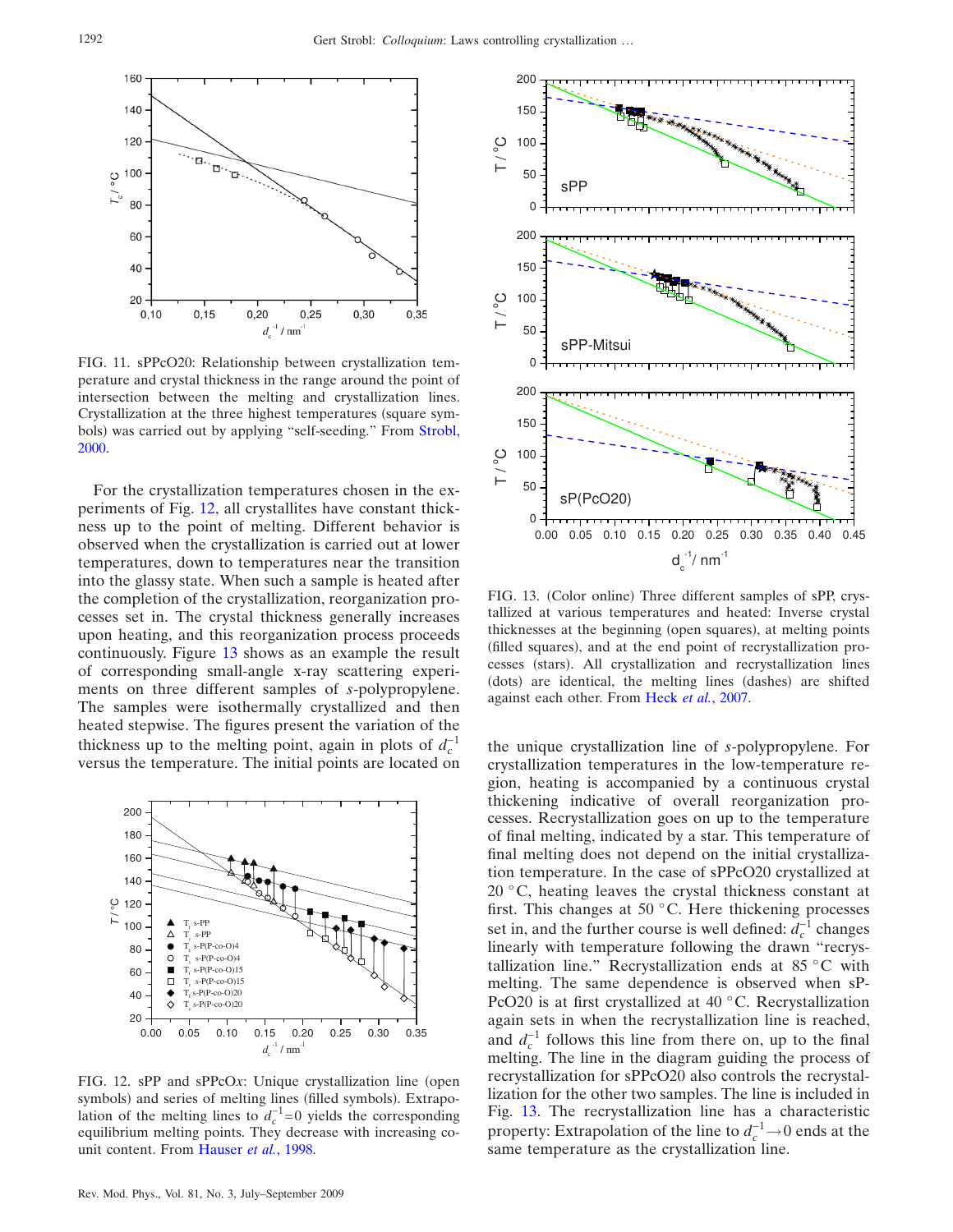<span id="page-6-0"></span>

FIG. 14. (Color online) General scheme treating crystallization, recrystallization, and melting, exemplified with data of sPP. Sample-invariant crystallization and recrystallization lines; sample-dependent melting line (here for sPP-Mitsui). Pathways followed during heating processes subsequent to an isothermal crystallization at low temperatures (recrystallization before melting; fixed melting point  $X<sub>s</sub>$  at the intersection of recrystallization line and melting line) and high temperatures (melting without prior recrystallization).

This recrystallization is a rapid process, much faster than the initial crystallization. This was demonstrated by [Minakov](#page-13-11) et al. (2004) in a study of the melting of cold crystallized poly(ethylene terephthalate) with a chip calorimeter, which allows heating rates up to  $10^5$  K min<sup>-1</sup> for thin films. Only for such high heating rates was recrystallization suppressed in this sample. On the other hand, for sufficiently low heating rates the structural changes are well defined and no longer rate dependent. A steplike sample heating with annealing times on the order of minutes is usually accompanied by full establishment of new stationary structures.

The results described suggest the validity of a simple scheme for the description of crystallization, recrystallization, and melting which can be generally applied to crystallizable polymers and related statistical copolymers. The scheme can be set up using a  $d_c^{-1}/T$  diagram and is presented in Fig. [14](#page-6-0) using the data of one of the *s*-polypropylene samples. The diagram is composed of the following three lines: the crystallization line representing the relationship between the crystallization temperature and the inverse crystal thickness  $d_c^{-1}$ , the recrystallization line controlling the course of recrystallization processes, and the melting line with all final melting points. The crystallization and recrystallization lines are sample invariant, i.e., they are not affected by the co-unit content. The melting line, on the other hand, shifts to lower temperatures when the chemical disorder in the chain increases. The melting and recrystallization lines intersect each other at a certain temperature and a certain value of  $d_c^{-1}$ . This point of intersection, denoted  $X<sub>s</sub>$  in Fig. [14,](#page-6-0) marks the end of the recrystallization processes. If the initial crystal thickness is greater than the

<span id="page-6-1"></span>

FIG. 15. (Color online) Sample of iPP: AFM tapping mode image of lamellar crystallites which stand up, i.e., are oriented with the fold surfaces perpendicular to the image plane. The lines representing the edges of the crystallites are not continuous as in the electron micrograph of Fig. [2](#page-1-1) but broken up in small blocks. The image demonstrates that the lamellar crystallites have a granular substructure (scan over 1  $\mu$ m in both directions). From [Magonov and Godovsky, 1999.](#page-13-13)

thickness at  $X_s$ , no recrystallization occurs; the sample just melts. For an initial thickness below the critical value, one always has recrystallization before melting. Whenever the recrystallization line is reached during a heating experiment,  $d_c^{-1}$  varies from there on linearly with *T*, guided by the line, up to the temperature at  $X_s$ where the crystals melt. This temperature of final melting varies between different samples according to the position of  $X_s$ .

#### **B. Granular substructure of lamellar crystallites**

The lamellar crystallites have a granular substructure. Evidence is provided by the widths of the *hk*0 Bragg reflections in x-ray scattering patterns  $\Delta q_{hk0}$ , which are proportional to the inverse of the coherence length along the normal onto the respective lattice plane. Denoting the coherence length  $D_{hk0}$ , the relationship is described by the Scherrer equation

$$
D_{hk0} = 2\pi/\Delta q_{hk0}.\tag{6}
$$

For polymers, reflections are much broader than in the case of low-molar-mass crystals and generally indicate coherence lengths of several to some tens of nanometers. This small coherence length is to be identified with the extension of the crystal blocks which compose the lamella. They show up directly in electron micrographs, then, when a staining agent penetrates into the block boundaries ([Michler, 1992](#page-13-12)), and sometimes in atomic force microscope (AFM) images. The examples presented in Figs. [15](#page-6-1) and [16](#page-7-0) were obtained for samples of *i*-polypropylene and *s*-polypropylene, respectively. The granular structure is clearly apparent, and, as we see, the lateral extension of the blocks is comparable to the crystallite thickness.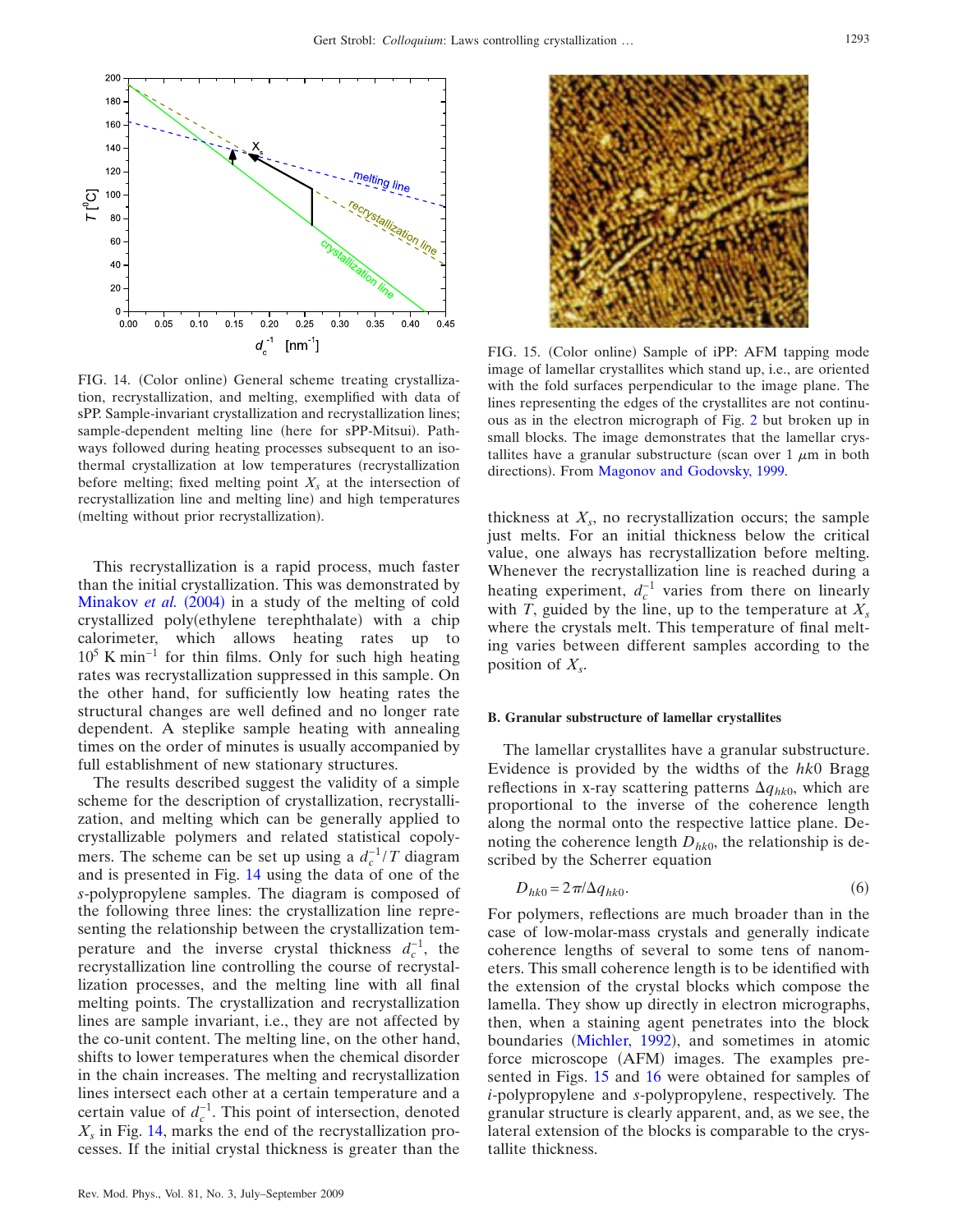<span id="page-7-0"></span>

FIG. 16. (Color online) Sample of sPP: AFM tapping mode image of the edges of up standing crystals showing a granular substructure (scan over 1.25  $\mu$ m in both directions). From [Hu](#page-12-8)gel *et al.*[, 1999.](#page-12-8)

It turns out that the lateral size of the blocks changes with temperature in a systematic manner, namely, exactly proportionally to the crystal thickness  $d_c$ . Figure [17](#page-7-1) presents the temperature dependence of the two lengths  $d_c$  and  $D_{220}$  as obtained for different samples of *s*-polypropylene. As can be seen, all points  $D_{200}^{-1}(T)$  fall on one common line. When continued, this line ends again at  $T_c^{\infty} = 195$  °C, like the crystallization line of *s*-polypropylene. Analogous results were obtained for polyethylene and related copolymers ([Hippler](#page-12-1) *et al.*, [2005](#page-12-1)).

#### **C. Zero-growth temperature**

For many decades it was taken for granted that the growth rate of polymer crystallites is controlled by supercooling below the equilibrium melting point of a

<span id="page-7-1"></span>

FIG. 17. (Color online) Different samples of sPP (sPP, sPPcOx, and sPP-Fina) crystallized at various temperatures *T*: Crystallization line  $d_c^{-1}$  vs *T* determined by SAXS (open symbols) and inverse lateral coherence lengths  $D_{200}^{-1}$  derived from the line-width of the 200 reflection (filled symbols). From [Hippler](#page-12-1) et al., [2005.](#page-12-1)

macroscopic sample  $T_f^{\infty}$ , and Eq. ([3](#page-3-3)) of the Hoffman-Lauritzen model was generally used in evaluations of temperature-dependent growth rate measurements. Growth rates are controlled by an activation barrier, and the second exponential factor in Eq.  $(3)$  $(3)$  $(3)$  states that the height of this activation barrier diverges at  $T_f^{\infty}$ . In the Hoffman-Lauritzen model this is a consequence of the divergence of both the crystal thickness and the size of the secondary nucleus at  $T_f^{\infty}$ , as described by Eq. ([2](#page-3-4)). The small-angle x-ray scattering experiments described in Sec. [III.A](#page-3-5) contradict Eq. ([2](#page-3-4)); the temperature dependence of the crystal thickness is given by Eq.  $(5)$  $(5)$  $(5)$ , which no longer includes  $T_f^{\infty}$ . As a consequence, doubts arose also with regard to the validity of Eq.  $(3)$  $(3)$  $(3)$ .

In a first check we carried out growth rate measurements on poly(e-caprolactone). Its crystallization and melting properties were well characterized by smallangle x-ray scattering experiments. The equilibrium melting point is  $T_f^{\infty} = 99$  °C, and the temperature control-ling the crystal thickness according to Eq. ([5](#page-4-2)) is  $T_c^{\infty}$ =135 °C (see Fig. [10](#page-4-1)). The difference between these two temperatures is especially large. In poly( $\epsilon$ -caprolactone), a small number of spherulites is slowly growing to large sizes, which is a favorable situation for accurate growth rate measurements in a polarizing optical microscope. The results were already presented, in Fig. [7,](#page-2-2) giving growth rates between 47 and 58 °C.

Equation ([3](#page-3-3)) includes as a basic assumption that the activation energy diverges at  $T_f^{\infty}$ . The correctness of this assumption can be examined by the experiment. One replaces the set parameter  $T_f^{\infty}$  by a variable temperature *T*zg. Differentiation of ln *u* with regard to *T* and some reordering leads to

<span id="page-7-2"></span>
$$
\left(-\frac{d\ln(u/u_0)}{dT} + \frac{T_A^*}{T^2}\right)^{-1/2} = T_G^{-1/2}(T_{\text{zg}} - T). \tag{7}
$$

Application of this equation allows  $T_{\text{zg}}$  to be determined; values for  $T_A^*$  are available in the literature. Figure  $18$  presents a plot as suggested by Eq.  $(7)$  $(7)$  $(7)$ . As is obvious, the equation can be used for a determination of the "zero-growth temperature"  $T_{\text{zg}}$ . The data points all lie on a straight line, and extrapolation down to zero yields  $T_{\text{zg}}$  with a value of 77 °C. This temperature is far below the equilibrium melting point of 99 °C.

A second check concerned the growth rate of polyethylene. Here the equilibrium melting point is located between 141.4 °C given by Wunderlich as measured for macroscopic "extended chain crystals" ([Wunderlich,](#page-13-14) [1980](#page-13-14))] and 144.7 °C [derived by Flory and Vrij using an extrapolation of *n*-alkane melting points ([Flory and Vrij,](#page-12-7) [1963](#page-12-7))]. Figure [19](#page-8-2) shows data for measurements plotted as suggested by Eq. ([7](#page-7-2)). The result for  $T_{\text{zg}}$  is 132.6 °C, which is again far below the equilibrium melting point.

Hence, the broadly used Eq.  $(3)$  $(3)$  $(3)$ , is indeed incorrect. The activation energy does not diverge at  $T_f^{\infty}$  but definitely earlier. Obviously Eq.  $(3)$  $(3)$  $(3)$  has to be replaced by another relationship, namely,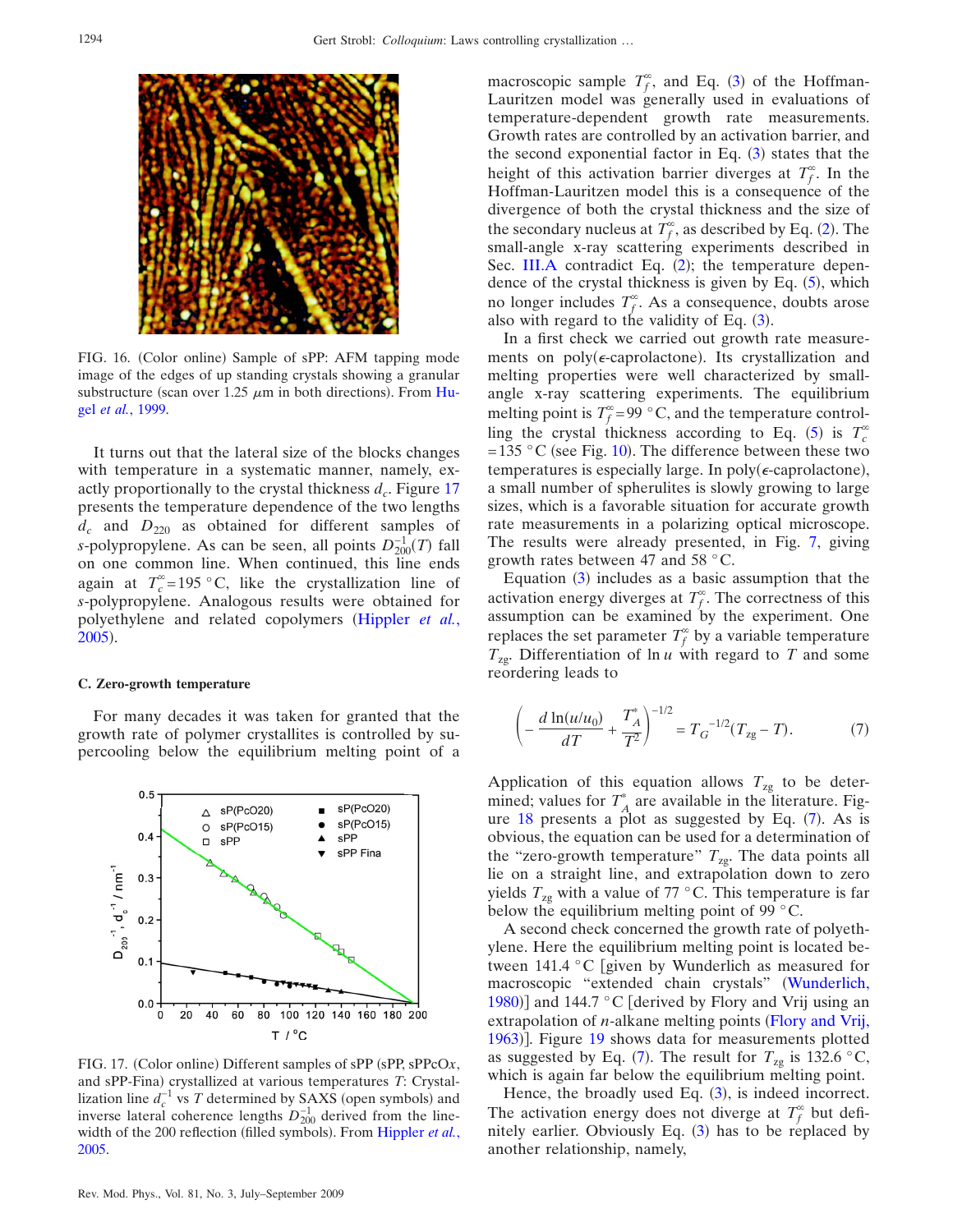<span id="page-8-1"></span>

FIG. 18. PeCL: Temperature dependence of the radial growth rate. Plot based on Eq. ([7](#page-7-2)) giving  $T_{\text{zg}} = 77 \text{ }^{\circ}\text{C}$ . From Cho *[et al.](#page-12-3)*, [2007a.](#page-12-3)

<span id="page-8-3"></span>
$$
u = u_0 \exp\left(-\frac{T_A^*}{T}\right) \exp\left(-\frac{T_G}{T_{\text{zg}} - T}\right). \tag{8}
$$

This equation includes  $T_{\text{zg}}$  as a third temperature characteristic for a given polymer system, different from both  $T_f^{\infty}$  and  $T_c^{\infty}$ .

# **D. Summary of controlling laws**

Thus, as we have seen, experiments have revealed that the crystallization and melting of polymers in bulk can be described by a number of laws. We summarize them again here as follows:

<span id="page-8-2"></span>

FIG. 19. Growth rates of PE represented according to Eq. ([7](#page-7-2)). From Cho *et al.*[, 2007b.](#page-12-9)

• The first law gives the melting point *T* of platelike crystallites with thickness  $d_c$  which is depressed due to the excess free energy of the fold surface. It is expressed by the Gibbs-Thomson equation ([1](#page-3-2)),

$$
d_c^{-1} = C_f(T_f^{\infty} - T) \quad \text{with } C_f = \Delta h_f / 2\sigma_e T_f^{\infty}.
$$

 $T_f^{\infty}$  is the equilibrium melting point of macroscopic crystals. If co-units are incorporated in the chains, a further drop of melting points results.

• A second law concerns the relationship between the crystal thickness and the crystallization temperature *T*. It also has the form of a Gibbs-Thomson equation, but includes another controlling temperature  $T_c^{\infty}$  [Eq.  $(5)$  $(5)$  $(5)$ ],

$$
d_c^{-1} = C_c(T_c^{\infty} - T).
$$

Equation ([5](#page-4-2)) is an important property, holding commonly for the homopolymer and related statistical copolymers of a system.

• For crystallization temperatures below some characteristic value, subsequent heating leads to continuous recrystallization processes. They follow the recrystallization line given by

$$
d_c^{-1} = C_r(T_c^{\infty} - T). \tag{9}
$$

All recrystallized samples melt at the same point, independent of the initial crystallization temperature.

- A further law concerns the temperature dependence of the lateral size of the crystalline blocks which are the constituent elements of the lamellae: The lateral extension of the blocks is proportional to their height in the chain direction  $d_c$ .
- Crystallites grow in the lateral direction only, with a rate that increases exponentially with the supercooling below the zero growth temperature  $T_{\text{zg}}$  as expressed by Eq.  $(8)$  $(8)$  $(8)$ .

Polymer crystallization and melting processes are thus controlled by three characteristic temperatures,  $T_f^{\infty}$ ,  $T_c^{\infty}$ , and *T*zg. They are arranged as

$$
T_{\rm zg} < T_f^{\infty} < T_c^{\infty}.
$$

# <span id="page-8-0"></span>**IV. THERMODYNAMICS OF CRYSTAL GROWTH**

## **A. Applying Ostwald's rule of stages**

Given this set of experimentally well-founded laws one has to ask about their physical background. What is the reason for the occurrence of three characteristic controlling temperatures? What is the meaning of the various lines showing up in a  $T/d_c^{-1}$  diagram? To begin with, the difference between the crystallization and melting lines in the macroscopic limiting temperature and the effect of co-units demonstrates that different laws control crystallization and melting in bulk polymers. Here crystallization and melting are not reverse processes. While melting is certainly associated with a direct trans-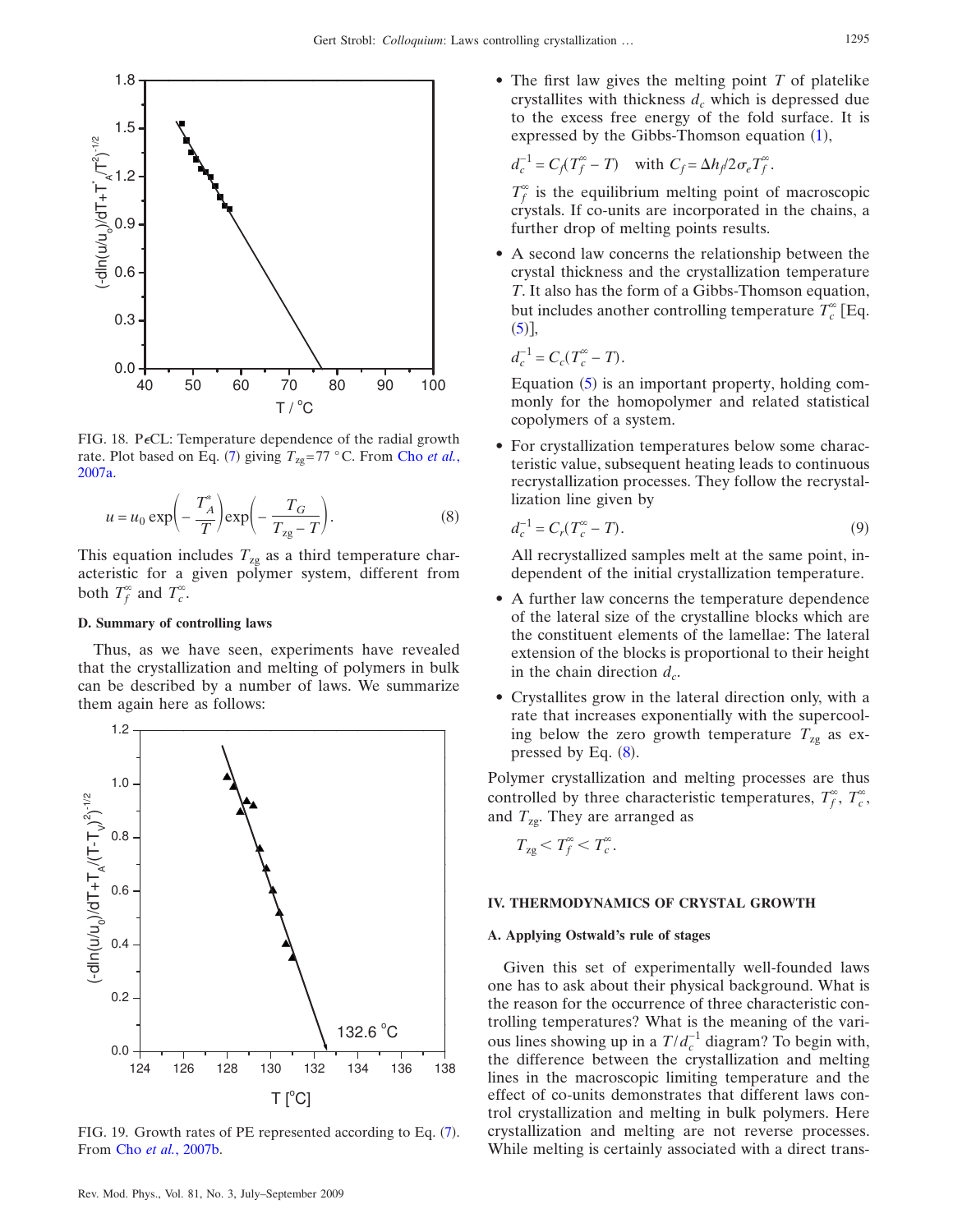<span id="page-9-0"></span>

FIG. 20. Thermodynamic conditions assumed for crystallizing polymers: Temperature dependencies of the bulk chemical potentials of a mesomorphic (label  $m$ ) and the crystalline phase  $(c)$ . The potentials are referred to the chemical potential of the amorphous melt (a). From [Strobl, 2006.](#page-13-9)

fer of chain sequences from lateral crystal faces into the melt, formation of crystals follows another route—very probably one that uses a passage through some intermediate phase. In their crystallization experiments on polyethylene at elevated pressures during the early 1990s, Keller and co-workers observed a nucleation into a metastable hexagonal phase prior to the transformation into the stable orthorhombic phase ([Rastogi](#page-13-3) et al., 1991; [Keller](#page-13-4) et al., 1994). They interpreted their observations as an example for Ostwald's rule of stages. This rule, formulated about one hundred years earlier, states that crystals nucleate into that mesomorphic or crystalline structure which is the most stable one for nanometer-sized objects ([Ostwald, 1897](#page-13-15)). Due to differences in the surface free energy, this state may differ from the macroscopically stable crystal form. In searching for an understanding of polymer crystallization under normal pressure conditions, we felt that Ostwald's rule of stages when applied to the growth process might again provide the clue, and developed a corresponding model.

Indeed, participation of a transient "mesophase" with a state of order intermediate between the melt and the crystal yields a natural explanation for the existence of three controlling temperatures. These can be identified with the three transition temperatures between the melt, the crystal, and the mesophase. The basic conditions under which such a mesomorphic phase can interfere and thus affect the crystallization process are described in Fig. [20.](#page-9-0) The scheme shows for both the crystalline and mesomorphic phases the difference of the bulk chemical potential from that of the melt,

$$
\Delta g_{ac} = g_c - g_a, \quad \Delta g_{am} = g_m - g_a. \tag{10}
$$

Coming from high temperatures, the chemical potential of the crystalline phase drops below the value of the melt when the equilibrium melting point  $T_{ac}^{\infty}$  is crossed. The mesomorphic phase requires a lower temperature to fall with its chemical potential below that of the melt, here named  $T_{am}^{\infty}$ . The plot also includes the temperature  $T_{mc}^{\infty}$ ; it represents the temperature of a virtual transition, namely, that between the mesomorphic and the crystalline phase. The three temperatures have the order

<span id="page-9-1"></span>

FIG. 21. Multistage model of polymer crystal growth. Rather than directly attached to the crystal surface, chain segments of the melt are first incorporated in a thin layer with mesomorphic structure in front of the crystallite. The mesomorphic layer thickens spontaneously. When a critical thickness is reached, a crystal block forms by a first-order transition. In the last step the excess energy of the fold surface is reduced. From [Strobl, 2007.](#page-13-0)

<span id="page-9-2"></span>
$$
T_{am}^{\infty} < T_{ac}^{\infty} < T_{mc}^{\infty}.\tag{11}
$$

Since the bulk chemical potential of the crystal is always below that of the mesomorphic phase, the mesomorphic phase is metastable only for macroscopic systems. However, for small objects, with sizes in the nanometer range, the stabilities can be inverted. Because of their usually lower surface free energy, thin mesomorphic layers can have a lower Gibbs free energy than a crystallite with the same thickness. Then Ostwald's rule of stages applies.

Thermodynamics relates the three transition temperatures  $T_{am}^{\infty}$ ,  $T_{ac}^{\infty}$ , and  $T_{mc}^{\infty}$  to the entropy increases  $\Delta s_{ma}$  $=s_a-s_m$  and  $\Delta s_{ca}=s_a-s_c$  associated with melting of the mesomorphic and crystalline phases, respectively. Since the slopes of  $\Delta g_{am}$  and  $\Delta g_{ac}$  are given by  $\Delta s_{ma}$  and  $\Delta s_{ca}$ , one can write in linear approximation

$$
(T_{mc}^{\infty} - T_{ac}^{\infty})\Delta s_{ca} \approx (T_{mc}^{\infty} - T_{am}^{\infty})\Delta s_{ma}
$$
 (12)

<span id="page-9-3"></span>or

$$
\frac{\Delta h_{ma}}{\Delta h_{ca}} = \frac{\Delta s_{ma} T_{am}^{\infty}}{\Delta s_{ca} T_{ac}^{\infty}} \approx \frac{(T_{mc}^{\infty} - T_{ac}^{\infty}) T_{am}^{\infty}}{(T_{mc}^{\infty} - T_{am}^{\infty}) T_{ac}^{\infty}}.
$$
\n(13)

#### **B. Multistage model and nanophase diagram**

A possible pathway for the growth of polymer crystallites mediated by a mesophase is shown in Fig. [21.](#page-9-1) In this multistage model, crystal growth proceeds in several steps. A thin layer with mesomorphic inner structure forms between the lateral crystal face and the melt, stabilized by epitaxial forces. All the co-units are already rejected on its front. A high inner mobility allows spontaneous thickening of the layer up to a critical value where the core region crystallizes with formation of a block. In the last step the surface region of this block, at first still disordered, perfects, which leads to a further stabilization. Based on this model it is possible to construct a thermodynamic scheme which shows all the features of Fig. [14,](#page-6-0) i.e., a crystallization line, a recrystallization line, and a melting line. It deals with four different phases: the melt, mesomorphic layers, and two limiting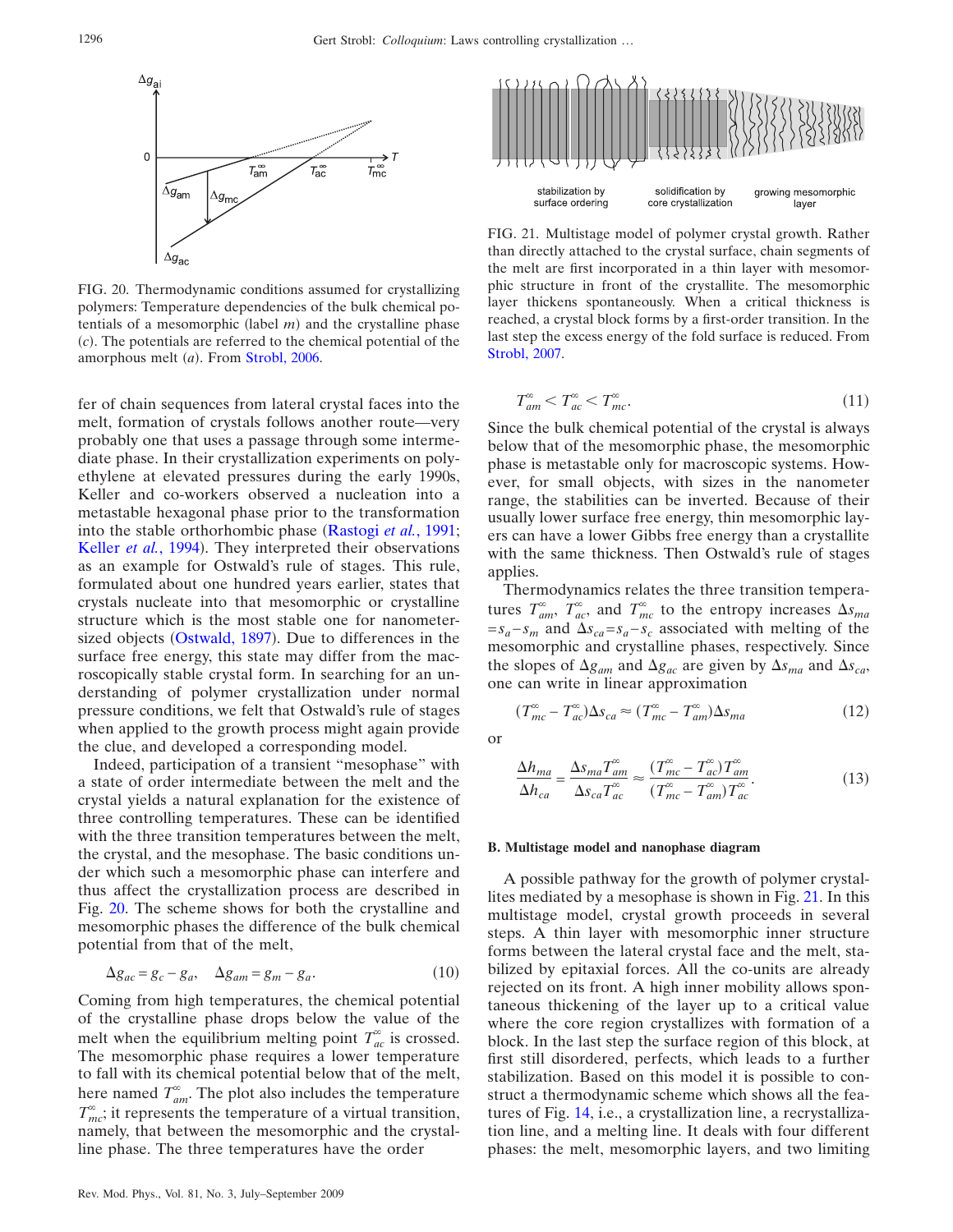<span id="page-10-0"></span>

FIG. 22. (Color online)  $T/n^{-1}$  phase diagram for polymer layers in a melt (label *a*) dealing with three phases: mesomorphic  $(m)$ , native crystalline  $(c_n)$ , and stabilized crystalline  $(c_s)$ . Lines of size-dependent phase transitions:  $T_{mc_n}$  between mesomorphic and native crystalline layers,  $T_{ac_n}$ ,  $T_{mc_s}$ ,  $T_{ac_s}$ , and  $T_{am}$  with corresponding meanings. Two routes for an isothermal crystallization followed by heating: route A for low crystallization temperatures and route B for high crystallization temperatures. Triple points  $X_n$   $(X_s)$  with coinciding Gibbs free energies of the melt, a mesomorphic layer, and a native (stabilized) crystalline layer with the same thickness. From [Strobl, 2006.](#page-13-9)

forms of the crystallites, namely, native crystals (labeled  $c_n$ ) and stabilized crystals (with label  $c_s$ ). The scheme displayed in Fig. [22](#page-10-0) delineates the stability ranges and transition lines for these phases. The variables in this phase diagram are the same ones as in Fig. [14,](#page-6-0) i.e., the temperature and the inverse crystal thickness, the latter being given by the number *n* of structure units in a stem,  $n = d_c / \Delta z$  with  $\Delta z$  the length per structrue unit. Application of the model implies that the three lines in Fig. [14](#page-6-0) can be interpreted as transition lines in a  $T/d_c^{-1}$  phase diagram, identifying the line named  $T_{ac,s}$  with the melting line  $(T_{ac}^{\infty} = T_f^{\infty})$ , the line  $T_{mc_n}$  with the crystallization line, which implies in particular that  $T_c^{\infty}$ , the controlling temperature for the crystal thickness, is set equal to the transition temperature  $T_{mc}^{\infty}$ , and the line  $T_{mc_s}$  with the recrystallization line. The Gibbs-Thomson equation generally deals with the effect of surface free energies on transition temperatures. It can be applied not only to lamellar crystallites but in an analogous manner also to temperature- and size-dependent transitions of layers with mesomorphic structure. This leads for the crystallization line to the theoretical expression

<span id="page-10-2"></span>
$$
T_c^{\infty} - T \approx \frac{(2\sigma_{ac_n} - 2\sigma_{am})T_c^{\infty}}{\Delta h_{cm}} \frac{1}{n}
$$
 (14)

<span id="page-10-3"></span>and for the recrystallization line to

$$
T_c^{\infty} - T \approx \frac{(2\sigma_{ac_s} - 2\sigma_{am})T_c^{\infty}}{\Delta h_{cm}} \frac{1}{n}.
$$
 (15)

 $\sigma_{am}$  and  $\sigma_{ac}$  denote the surface free energy of the mesomorphic layer and the native crystal layer, respectively. The surface free energy of the stabilized crystallites, denoted  $\sigma_e$  in Eq. ([1](#page-3-2)), is renamed as  $\sigma_{ac_s}$ .

The thermodynamic scheme associated with the model includes as a further line the stability limit  $T_{am}$  of layers with mesomorphic structure, which starts from the macroscopic transition temperature  $T_{am}^{\infty}$ . The Gibbs-Thomson equation yields for this case

<span id="page-10-1"></span>
$$
T_{am}^{\infty} - T \approx \frac{2\sigma_{am} T_{am}^{\infty}}{\Delta h_{ma}} \frac{1}{n}.
$$
\n(16)

For temperatures above  $T_{am}^{\infty}$  the mesophase no longer exists. The mesophase-mediated growth process assumed by the multistage model here comes to an end. This, however, is exactly the property of the zero-growth temperature. Hence, we identify  $T_{\text{zg}}$  with  $T_{\text{am}}^{\infty}$ . Note that the ordering of the limiting temperatures in the model  $[Eq. (11)]$  $[Eq. (11)]$  $[Eq. (11)]$  agrees with the observations

$$
T_{\rm zg} = T_{\rm am}^{\infty} < T_f^{\infty} = T_{\rm ac}^{\infty} < T_c^{\infty} = T_{\rm mc}^{\infty}.
$$

Of particular importance in the "nanophase diagram" of Fig. [22](#page-10-0) are the triple points  $X_n$  and  $X_s$ . At  $X_n$  both mesomorphic layers and native crystals have the same Gibbs free energy as the melt; at  $X<sub>s</sub>$  this equality holds for the stabilized crystallites. The positions of  $X_n$  and  $X_s$ control what happens during an isothermal crystallization followed by heating. In agreement with the experiments, the scheme predicts two different scenarios exemplified by the routes A and B. Route B, realized by crystallization at high temperatures, is as follows: At the point of entry, labeled 1, chains are attached from the melt onto the front of a mesomorphic layer with minimum thickness. The layer spontaneously thickens until the transition line  $T_{mc}$  is reached at point 2, where native crystals form immediately. The subsequent stabilization transforms them into a lower free energy state, and the crossing point is shifted to  $X_s$ . On heating, the crystallites remain stable up to the transition line  $T_{ac}$  associated with melting of the crystal. Route A low crystallization temperatures) is different: The beginning is the same—starting at point 1 with attachment of chain sequences onto a spontaneously thickening mesomorphic layer, and then, on reaching  $T_{mc_n}$ , the formation of native crystals followed by stabilization. When the stabilized crystals are heated, they at first retain their structure. However, now the transition line  $T_{mc<sub>s</sub>}$  is first met; this relates to a transformation into the mesomorphic state instead of melting. The consequence for further heating is a continuous recrystallization mediated by the mesophase (points 3a to 3b). This ends at the triple point *Xs* where the crystal melts.

What is the nature of the temperature-dependent activation barrier that shows up in the second exponential factor in Eq. ([8](#page-8-3)) and determines the growth rate? The proposed multistage model includes a possible answer. The series of steps in Fig. [21](#page-9-1) involves several activation barriers. The first step—attachment of a chain sequence on the growth front of the mesomorphic layer—could be dominant, and the observations support this supposition. Before a sequence, which lies coiled in the melt, is incorporated into the growing mesomorphic layer, it has to be "activated" by a transfer into an overall straightened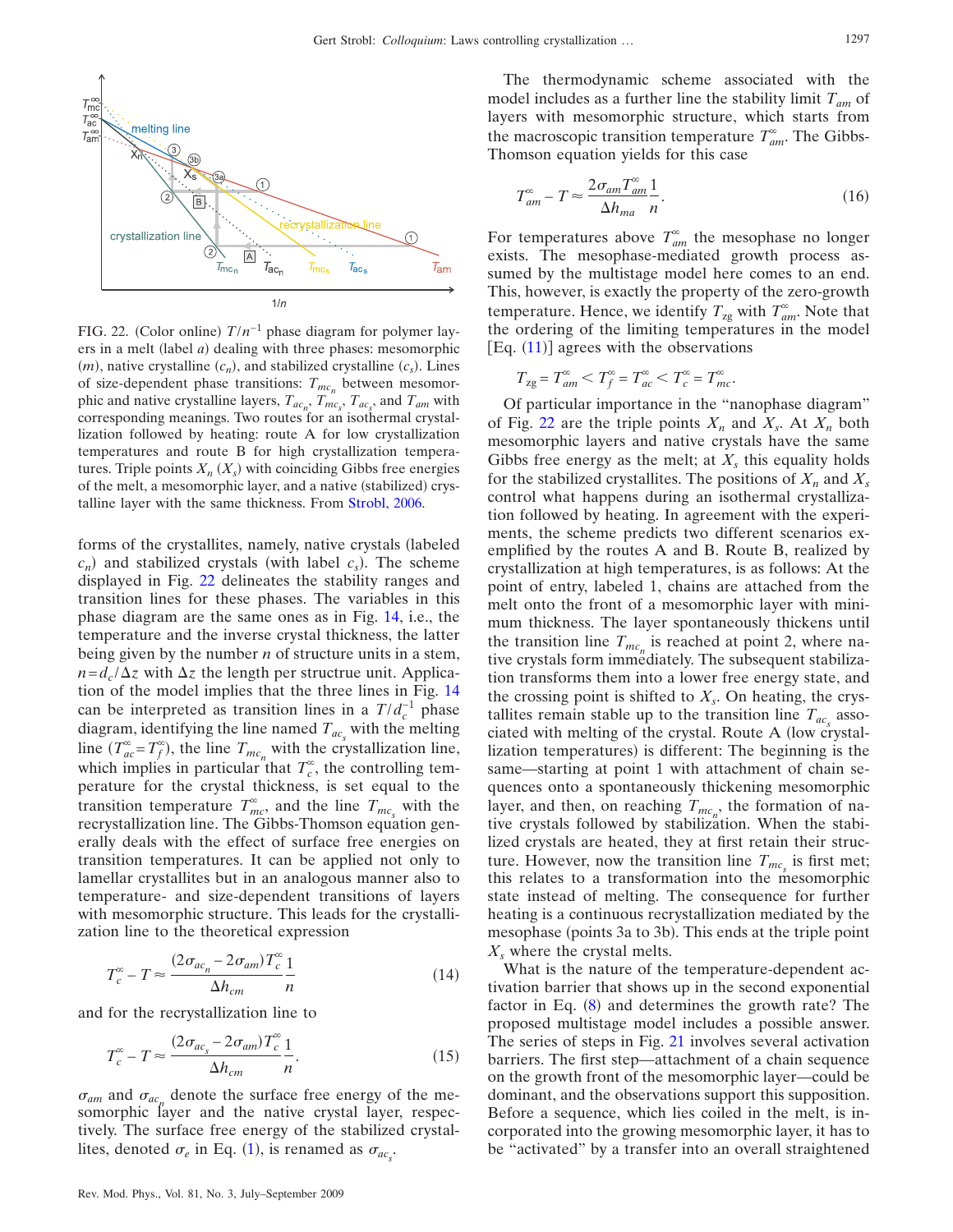<span id="page-11-0"></span>

FIG. 23. (Color online) PeCL: Crystallization line (continuous), recrystallization line (dots), and melting line (dashes) determined by SAXS, zero-growth-rate temperature  $T_{am}^{\infty}$  (from Fig. [18](#page-8-1)), and  $a \Rightarrow m$  transition line passing through  $T_{am}^{\infty}$  and  $X_s$ (dash-dotted line). From [Strobl, 2007.](#page-13-0)

form as required for attachment. The straightening has to reach at least the length given by the initial thickness of the mesomorphic layer. The number of monomers in such a sequence  $n^*$  is determined by Eq.  $(16)$  $(16)$  $(16)$  as

$$
n^* = \frac{2\sigma_{am}T_{am}^{\infty}}{\Delta h_{ma}} \frac{1}{T_{am}^{\infty} - T}.
$$
\n(17)

Since the straightening leads to a decrease in entropy which is proportional to the sequence length it introduces an entropic activation barrier

$$
-\Delta S/k \propto n^*.\tag{18}
$$

Transition of the barrier takes place with a probability

$$
\exp\left(\frac{\Delta S}{k}\right) = \exp\left(-\frac{\text{const}}{T_{am}^{\infty} - T}\right). \tag{19}
$$

Since we identify  $T_{am}^{\infty}$  with  $T_{\text{zg}}$ , the theoretical expression agrees with the experimental result as given by Eq.  $(8).$  $(8).$  $(8).$ 

#### **C. Model-based data evaluation**

<span id="page-11-1"></span>Application of the scheme to experimental results, as given by the crystallization line, the melting line, the recrystallization line of a system, and the zero-growthrate temperature, yields the thermodynamic parameters included in the equilibrium relationships. Figure [23](#page-11-0) shows the data of poly( $\epsilon$ -caprolactone) from Fig. [10,](#page-4-1) now complemented by the recrystallization line and the  $a \Rightarrow m$  transition line. The latter is fixed by  $T_{am}^{\infty}$  (=  $T_{zg}$ ) and the location of  $X_s$ .

Evaluation of such a nanophase diagram yields the enthalpy change  $\Delta h_{ma}$  between the mesomorphic and amorphous phases, the surface free energy of mesomorphic lamellae  $\sigma_{am}$ , the surface free energy of crystalline lamellae in the initial native state  $\sigma_{ac_{n}}$ , and the surface free energy of crystalline lamellae in the final stabilized state  $\sigma_{ac_n}$ . The heat of fusion  $\Delta h_{ca}$  is usually available in the literature or can be determined by calorimetry. The heat of transition  $\Delta h_{ma}$  then follows from application of Eq. ([13](#page-9-3)). In the next step  $\sigma_{am}$  is calculated using Eq. ([16](#page-10-1)). The surface free energy  $\sigma_{ac_n}$  is obtained using Eq. ([14](#page-10-2)) with  $Δh<sub>cm</sub> = Δh<sub>ca</sub> – Δh<sub>ma</sub>$ . The surface free energy of the stabilized crystallites can be calculated by applying the corresponding relation Eq.  $(15)$  $(15)$  $(15)$ .

The data derived in this way for poly( $\epsilon$ -caprolactone) from the nanophase diagram in Fig. [23](#page-11-0) are collected in Table [I.](#page-11-1)

The heat of transition  $\Delta h_{ma}$  is indicative of a truly intermediate character of the mesomorphic phase, which is neither nearly liquid nor resembles a perturbed crystallite. Comparing mesomorphic with crystalline lamellae, the drop of the surface free energy, from  $\sigma_{ac}$  and  $\sigma_{ac}$  to  $\sigma_{am}$ , is larger than that in the heat of transition from  $\Delta h_{ca}$  to  $\Delta h_{ma}$ . This is, indeed, an expected result. Only under this condition do the stabilities of crystalline and mesomorphic lamellae become inverted for nanocrystallites, thus opening the mesophase-mediated growth route.

With the  $a \Rightarrow m$  transition line the triple point  $X_n$  is also fixed, located at the intersection with the crystallization line. The point  $X_n$  marks the end of the mesophase-mediated growth process. For crystallization temperatures above  $T(X_n)$  and crystal thicknesses above  $d(X_n)$ , growth must proceed by direct attachment of chain sequences onto the lateral growth face of the crystal. It appears that so far experiments have not entered this temperature range. In principle, polymers also crystallize between  $T(X_n)$  and  $T_{ac}^{\infty}$ ; however, this apparently occurs with a vanishingly low rate. For the observed crystallization rates, the participation of an intermediate mesomorphic phase is obviously a necessity.

TABLE I. P $\epsilon$ CL: Thermodynamic data derived from the experiments.

| $T^{\infty}_{\infty}$<br>$\int_{C}^{L}$ | $\tau^{\infty}$<br>$\int_{C}^{L}$ | $\tau^{\infty}$<br>am<br>$(^\circ C)$ | $\Delta h_{ca}$<br>kJ<br>mol C <sub>6</sub> H <sub>10</sub> O <sub>2</sub> / | $\Delta h_{ma}$<br>kJ<br>mol $C_6H_{10}O_2$ | $\sigma_{ac_n}$<br>kJ<br>mol/ | $\sigma_{ac}$<br>kJ<br>mol/ | $\sigma_{am}$<br>kJ<br>mol |
|-----------------------------------------|-----------------------------------|---------------------------------------|------------------------------------------------------------------------------|---------------------------------------------|-------------------------------|-----------------------------|----------------------------|
| 135                                     | 99                                | 78                                    | 17.9                                                                         | 11.4                                        | 9.7                           | 8.4                         | 2.5                        |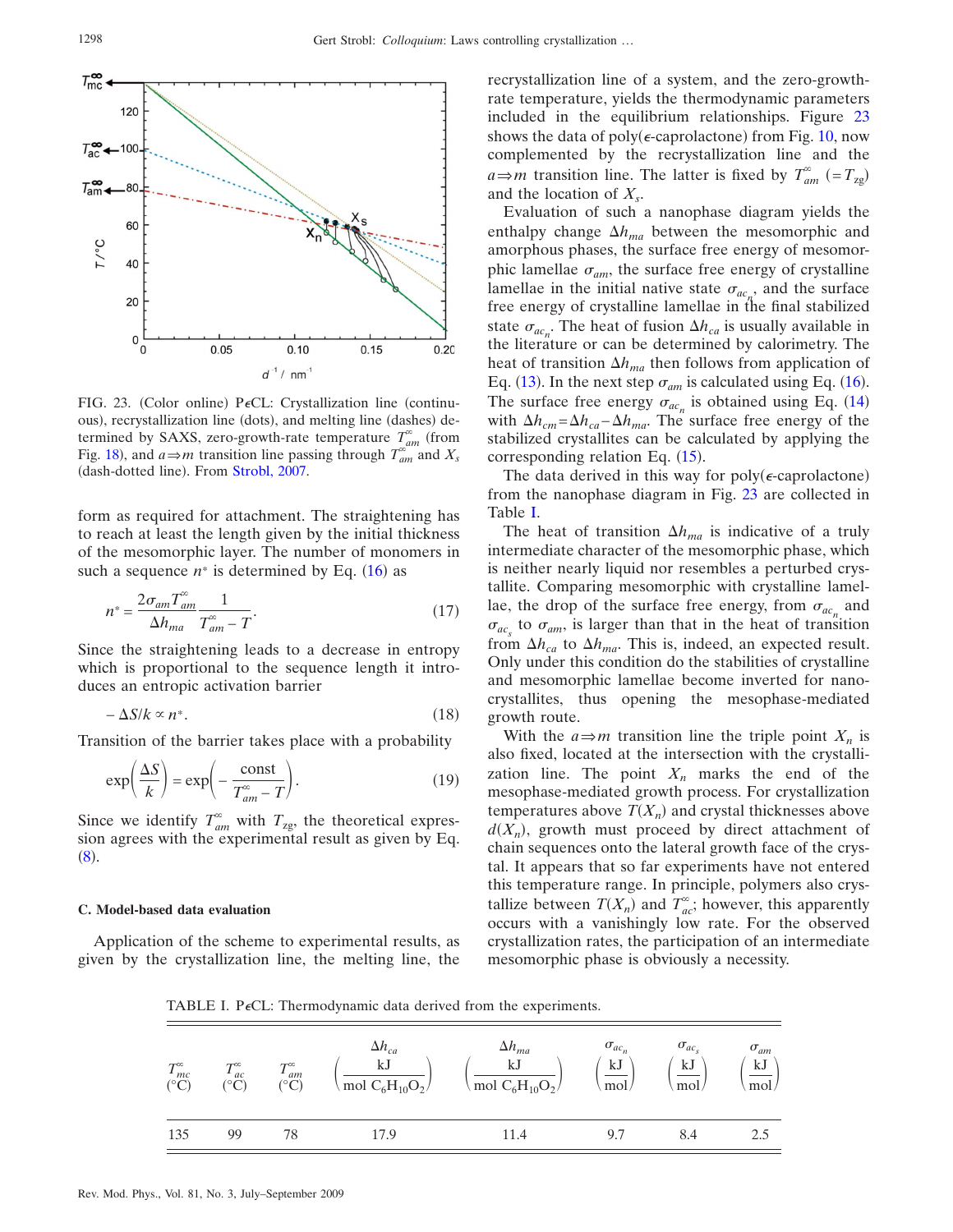## **V. FINAL REMARKS**

In the field of polymer crystallization we are presently in a time of paradigm shifting away from conventional wisdom, but more time will be needed to establish a generally accepted new understanding. The experimental results presented provide a sound basis. They can be expressed by some equations of simple form which relate the thickness and growth rate of the platelike crystallites in polymeric solids to the supercooling below two characteristic temperatures. Since both differ from the equilibrium melting point, their existence invalidates the long-accepted Hoffman-Lauritzen model. The findings, resulting from temperature-dependent structural studies using x-ray scattering and optical microscopy, require a comprehensive explanation. The existence of three different controlling temperatures rather than a unique one is indicative of the participation of a third transient phase in the growth process, and we developed a corresponding theoretical model on thermodynamics grounds. The response in the polymer physics community varies; we do not see a blunt rejection but full acceptance is also rare. Of course, we hope that our view finally will be accepted as the correct concept, but are aware that this has not yet occurred. The whole community would be much more readily convinced if the proposed presence of a small region with mesomorphic structure at the front of a growing lamellar crystallite could be shown directly, rather than being inferred from the laws that govern crystallization and melting. Atomic force microscopy (AFM) with its high spatial resolution has the potential to realize this aim; however, so far an image with the character of the multistage model in Fig. [21](#page-9-1) has not been reported. The reason could be that the mesomorphic phase is passed through very rapidly, maybe so rapidly that it exists as a transient state only during the formation of a block. The block formation would then resemble the formation of a nucleus, and the building of a crystal lamella consequently a repeated self-supported and guided nucleation. That crystal nucleation can be accelerated by passage through an intermediate phase has been known since Ostwald's time, and it is corroborated by convincing experiments, for example, by the nucleation studies on *n*-alkanes carried out by [Sirota and Herhold](#page-13-16) (1999). There could, however, also be another reason for the nonvisibility of the mesomorphic phase in the AFM studies: Its surface stiffness could be close to that of the crystal so that the contrast would be insufficient to show up in the images. Li *[et al.](#page-13-17)* ([2001](#page-13-17)) reported a certain weakness of the front zone of growing polyester lamellae and related it to perturbations of the crystal structure.

The necessary revision of the traditional views about the crystallization in bulk polymer melts has revived the debate after a long period with reduced interest. There are several further issues, new and traditional ones, some of them of great technical importance, which are now intensely discussed at general conferences and focused meetings [see, for example, the report of the last EPS Discussion Meeting in Waldau ([Reiter and Strobl,](#page-13-18)

[2007](#page-13-18))]. These are, in particular, primary nucleation phenomena, long-living structures in the melt that affect the crystallization process, confinement effects on crystallization as they are found, for example, in block copolymers, crystallization in flowing melts with oriented chains, and mobility restrictions in the regions near crystallites. Conditions in polymeric systems are peculiar and different from those in other materials. Experiments on polymeric systems therefore always require special tools for the preparation or the data evaluation and specific approaches have to be used in theoretical treatments or computer simulations. For a long period, polymer physics played only a side role in teaching and research programs of physics departments, if it was included at all. With the development of biophysics, organic electronics, and the various uses of soft matter, the situation has changed. Polymer physics provides the basis, and polymer crystallization is here a central phenomenon.

# **ACKNOWLEDGMENTS**

This work was carried out in Freiburg during the last decade by technicians, students, and postdocs of my group—Mahmud Al-Hussein, Simon Armbruster, Tai-Yon Cho, Jens Fritsch, Qiang Fu, Michael Grasruck, Andreas Häfele, Georg Hauser, Barbara Heck, Christoph Hertlein, Thomas Hippler, Wenbing Hu, Torsten Hugel, Masanori Iijima, Takahiko Kawai, Simon Keller, Peter Kohn, Eduard Sadiku, Jürgen Schmidtke, Sylvia Siegenführ, Werner Stille, and Thomas Thurn-Albrecht and I express here my high appreciation for their most engaged, successful work. We are also very grateful for the support of our activities by the "Deutsche Forschungsgemeinschaft" and by the "Fonds der Chemischen Industrie."

#### <span id="page-12-3"></span>**REFERENCES**

- Cho, T., W. Stille, and G. Strobl, 2007a, Colloid Polym. Sci. **285**, 931.
- <span id="page-12-9"></span>Cho, T., W. Stille, and G. Strobl, 2007b, Macromolecules **40**, 2590.
- <span id="page-12-0"></span>Eppe, R., E. Fischer, and H. Stuart, 1959, J. Polym. Sci. **34**, 721.
- Faraday-Discussion, *Organization of Macromolecules in the Condensed Phase*, 1979, Faraday Discuss. Chem. Soc. **85**.
- <span id="page-12-7"></span><span id="page-12-4"></span>Flory, P., and A. Vrij, 1963, J. Am. Chem. Soc. **85**, 3548.
- Hauser, G., J. Schmidtke, and G. Strobl, 1998, Macromolecules **31**, 6250.
- <span id="page-12-5"></span>Heck, B., T. Hugel, M. Iijima, E. Sadiku, and G. Strobl, 1999, New J. Phys. **1**, 17.
- <span id="page-12-6"></span>Heck, B., S. Siegenfuehr, G. Strobl, and R. Thomann, 2007, Polymer **48**, 1352.
- <span id="page-12-1"></span>Hippler, T., S. Jiang, and G. Strobl, 2005, Macromolecules **38**, 9396.
- <span id="page-12-2"></span>Hoffman, J., G. Davis, and J. Lauritzen, 1976, in *Treatise on Solid State Chemistry*, edired by N. B. Hannay (Plenum, New York), Vol. 3, p. 497.
- <span id="page-12-8"></span>Hugel, T., G. Strobl, and R. Thomann, 1999, Acta Polym. **50**, 214.